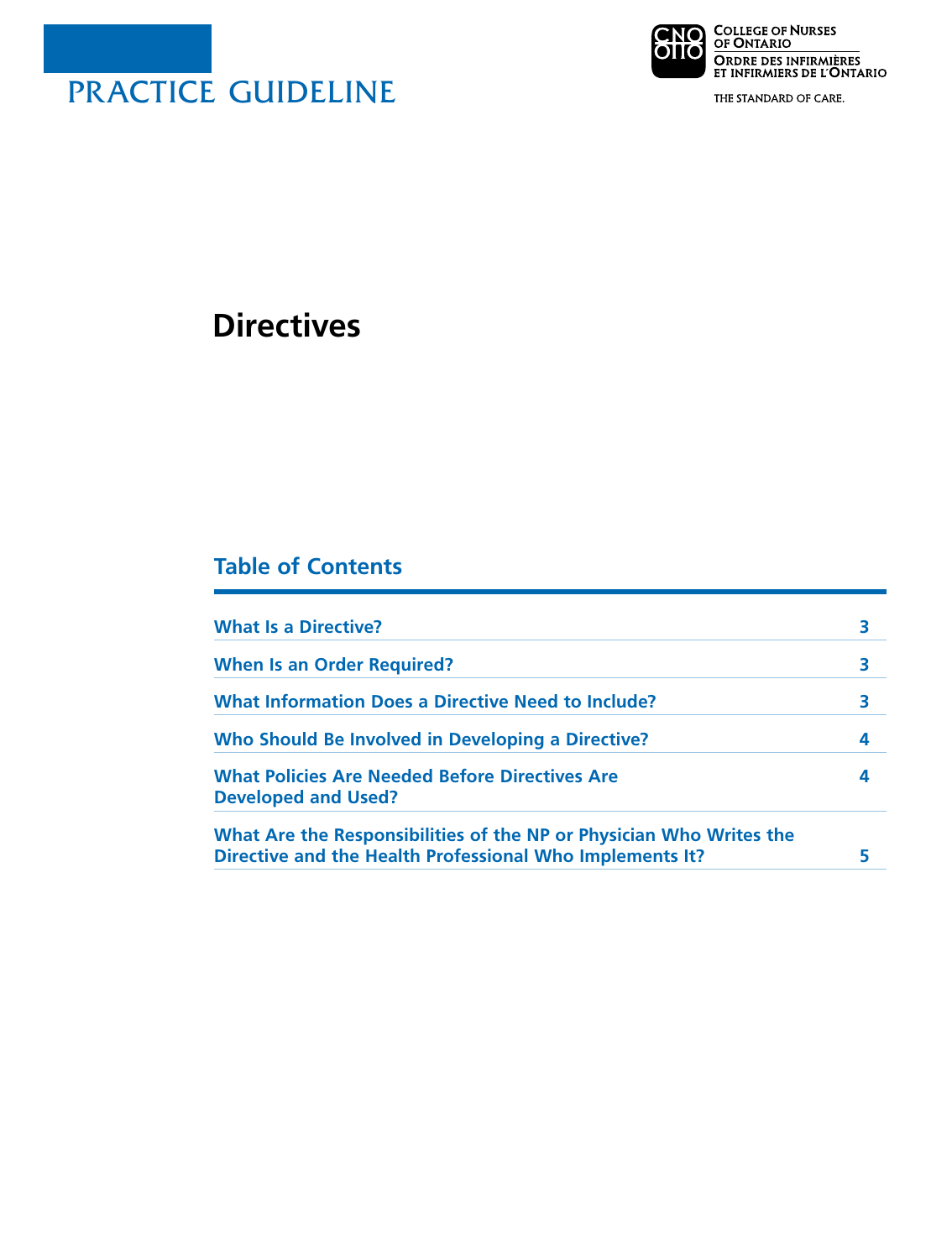

THE STANDARD OF CARE.

#### **VISION** Leading in regulatory excellence

#### **MISSION** Regulating nursing in the public interest

*Directives* Pub. No. 41019 ISBN 978-1-77116-153-4

Copyright © College of Nurses of Ontario, 2020.

Commercial or for-profit redistribution of this document in part or in whole is prohibited except with the written consent of CNO. This document may be reproduced in part or in whole for personal or educational use without permission, provided that:

• Due diligence is exercised in ensuring the accuracy of the materials reproduced;

- CNO is identified as the source; and
- The reproduction is not represented as an official version of the materials reproduced, nor as having been made in affiliation with, or with the endorsement of, CNO.

First Published July 1995 as *When, Why and How to Use Medical Directives*

Revised and Reprinted January 2000 (ISBN 0-921127-87-1) Reprinted October 2000, June 2003, Revised for Web June 2003, Reprinted January 2004 as *Medical Directives*, Reprinted December 2005.<br>Updated May 2008 as *Directives.* Updated June 2009 (ISBN 1-897308-54-X). Updated Novem Dispensing (ISBN 978-1-77116-019-3). Revised January 2018 for Controlled Act of Psychotherapy (ISBN 978-1-77116-102-2). Updated June 2020 for Controlled Act of Psychotherapy

Additional copies of this booklet may be obtained by contacting CNO's Customer Service Centre at 416 928-0900 or toll-free in Canada at 1 800 387-5526.

College of Nurses of Ontario 101 Davenport Rd. Toronto, ON M5R 3P1

[www.cno.org](http://www.cno.org)

Ce fascicule existe en français sous le titre : *Les directives*, n° 51019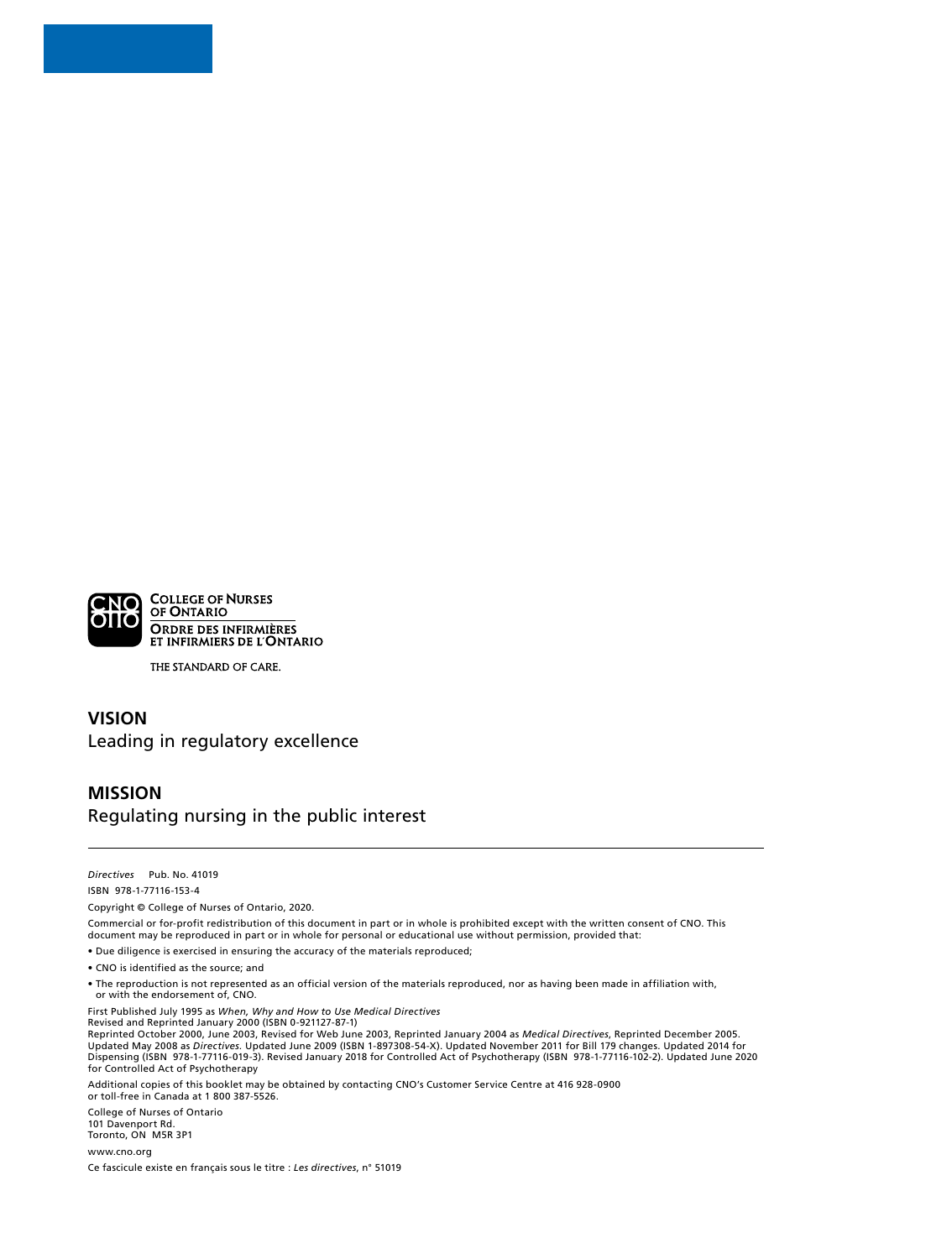3

#### <span id="page-2-0"></span>**What Is a Directive?**

An order is a prescription for a procedure, treatment, drug or intervention. It can apply to an individual client by means of a *direct order* or to more than one individual by means of a *directive*. For the purpose of this document, a directive refers to an order from a physician or Nurse Practitioner (NP).

A direct order is client specific. It is an order for a procedure, treatment, drug or intervention for an individual client. It is written by an individual practitioner (for example, physician, midwife, dentist, chiropodist, NP, or Registered Nurse [RN] initiating a controlled act) for a specific intervention to be administered at a specific time(s). A direct order may be written or oral (for example, by telephone).

A directive may be implemented for a number of clients when specific conditions are met and when specific circumstances exist. A directive is *always* written. For the purpose of this document, a directive refers to an order from an NP or physician.

The use of the term *standing order* is not supported by the College of Nurses of Ontario (CNO). In the past, a standing order was implemented for every client, regardless of the circumstances. The practitioner implementing the standing order was not expected to exercise any judgment regarding the appropriateness of the order for the client. It is now recognized that knowledge, skill and judgment are critical, and that no order, regardless of how routine it may seem, should be automatically implemented. Standing orders should not be confused with preprinted medical orders that are signed by the physician prior to implementation.

#### **When Is an Order Required?**

An order is required in any of the following instances:

- when a procedure falls within one of the controlled acts authorized to nursing, in the absence of initiation. $<sup>1</sup>$  For example:</sup>
	- ◗ administering a substance by injection or inhalation,
- ◗ performing a procedure below the dermis, or
- ◗ putting an instrument, hand or finger beyond a body orifice or beyond an artificial opening into the body,
- ◗ dispensing a drug;
- when a procedure does not fall within any controlled act, but is part of a medical plan of care;
- when a procedure falls within one of the controlled acts not authorized to nursing;
- when a procedure/treatment/intervention is not included within the *Regulated Health Professions Act, 1991*, but is included in another piece of legislation. For example:
	- ◗ X-rays under the *Healing Arts Radiation Protection Act*, or
	- ◗ ordering laboratory tests.

### **What Information Does a Directive Need to Include?**

There are a number of specific components required in a directive. They are:

- the name and description of the procedure(s)/ treatment(s)/intervention(s) being ordered;
- specific client clinical conditions and situational circumstances that must be met before the procedure(s) can be implemented;
- clear identification of the contraindications for implementing the directive;
- the name and signature of the NP or physician approving, and taking responsibility for, the directive; and
- the date and signature of the administrative authority approving the directive; for example, the Intensive Care Unit Advisory Committee.

The degree to which client conditions and situational circumstances are specified will depend on the client population, the nature of the orders involved and the expertise of the health care professionals implementing the directive.

# **Who Should Be Involved in Developing a Directive?**

A directive is an order for one procedure or a series of procedures. Although it is by definition a medical

<sup>&</sup>lt;sup>1</sup>For more information about initiation, refer to the CNO's Authorizing Mechanisms practice document at www.cno.org/docs..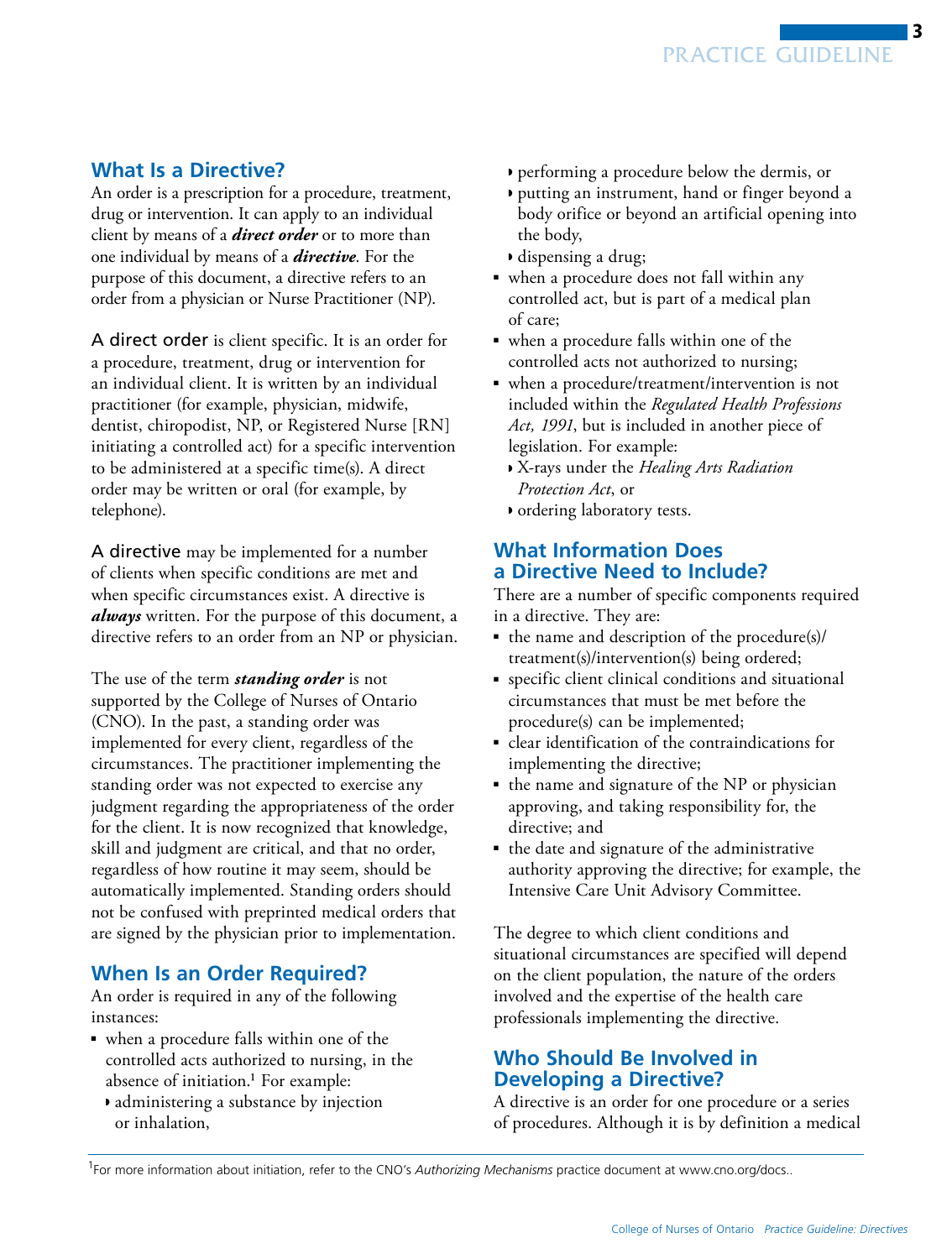4

<span id="page-3-0"></span>document, the collaborative involvement of health care professionals affected directly or indirectly by the directive is strongly encouraged.

The health care team needs to determine whether a procedure can safely be ordered by means of a directive, or whether direct assessment of the client by the NP or physician is required before a procedure is implemented. Procedures that require direct assessment of the client by the NP or physician require direct orders.

## **What Policies Are Needed Before Directives Are Developed and Used?**

Before a directive is adopted as a method for providing health care, there are a number of policies that need to be in place. It is the facility's governing board, in consultation with the medical authority and relevant senior administration, that develops these policies and ensures they are appropriately implemented. These policies include:

- identification of the types of procedure(s) that may be ordered by means of a directive. It must be clear which types of procedure(s) require a direct order, and which may be implemented when a health care professional has verified that client conditions and circumstances are met;
- determination of the involvement of the NP/ physician responsible for the care of the client, such as when a directive may be implemented prior to the NP/physician seeing the client;
- identification of who may implement a directive, including any specific educational requirements, designations or competencies (for example, only RNs in a certain department who have completed a continuing education course, only RNs who have completed an in-service program, all RNs, or all RNs and Registered Practical Nurses [RPNs], etc.);
- identification of the NPs or physicians to whom a directive applies. It needs to be clearly identified whether a directive is meant to apply to the clients of all NPs or physicians or only clients of selected NPs or physicians;
- development of a feedback mechanism, including a defined communications path. This enables the health care professional implementing a directive to identify the NP or physician responsible for

the care of the client, and to query the order(s) contained within the directive if clarification is required;

- clearly stated documentation requirements on the part of the health care professional implementing a directive; and
- identification of tracking/monitoring methods to identify when directives are being implemented inappropriately or are resulting in unanticipated outcomes.

It is strongly recommended that the above policies are in place and understood before directives are used to deliver health care within a facility.

#### **What Are the Responsibilities of the NP or Physician Who Writes the Directive and the Health Professional Who Implements It?**

The NP or physician who writes an order for an intervention (whether that order is a direct clientspecific order or is applicable to a number of clients by means of a directive) is responsible for:

- knowing the risks of performing the intervention being ordered;
- knowing the predictability of the outcomes associated with the intervention;
- ■ knowing the degree to which safe management of the possible outcomes requires NP or physician involvement or intervention;
- ■ ensuring that appropriate medical resources are available to intervene as required; and
- ensuring that informed consent has been obtained.

The health care professional who implements an intervention on the basis of a directive is responsible for:

- clarifying that informed consent has been obtained;
- assessing the client to determine whether the specific client conditions and any situational circumstances identified in the directive have been met;
- knowing the risks to the client of implementing the directive;
- possessing the knowledge, skill and judgment required to implement the directive safely;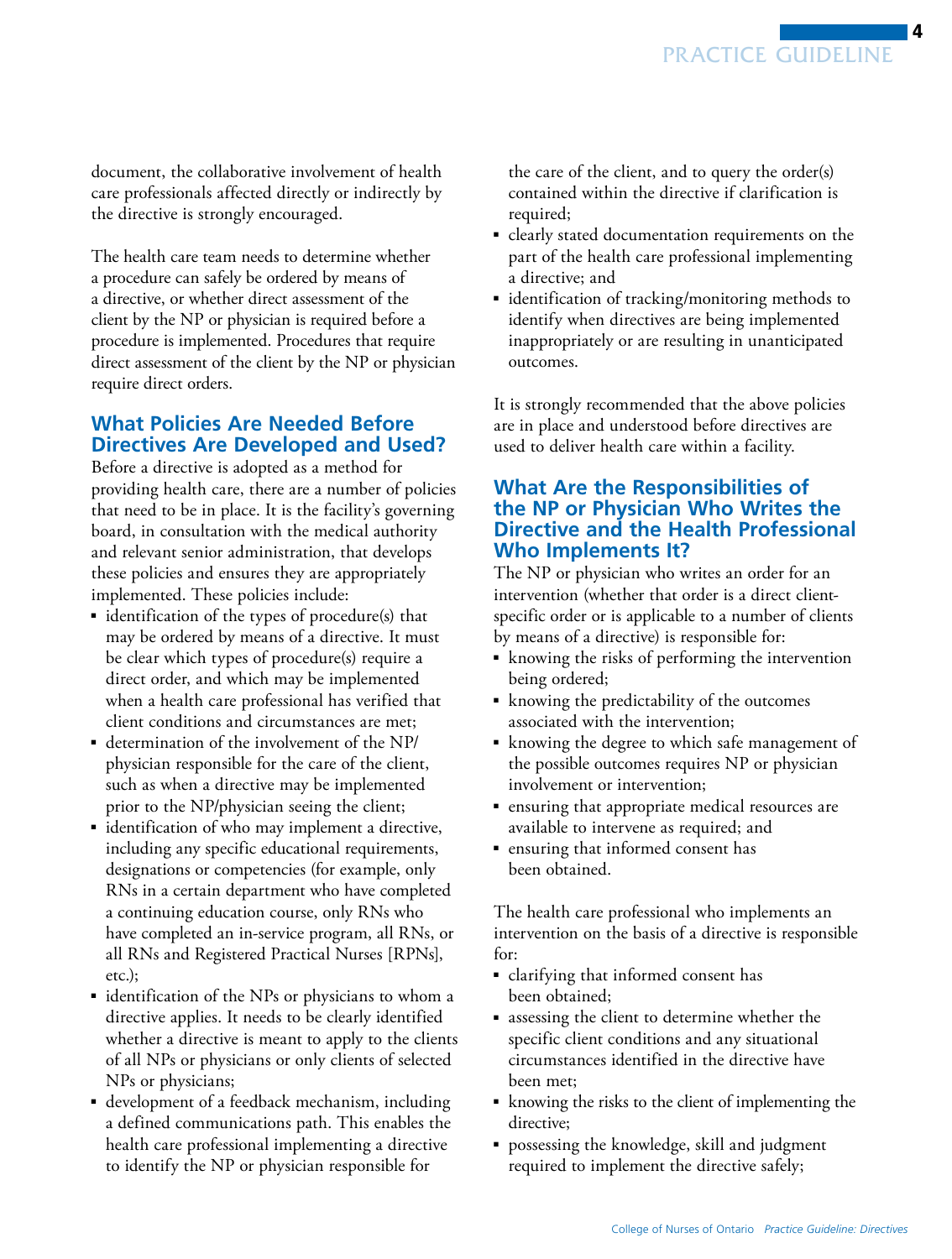

- <span id="page-4-0"></span>■ knowing the predictability of the outcomes of the intervention;
- determining whether management of the possible outcomes is within the scope of her/his practice; if so, whether she/he is competent to provide such management and if not, whether the appropriate resources are available to assist as required;<sup>2</sup> and
- knowing how to contact the NP or physician responsible for care of the client if orders require clarification.

Directives, correctly used, can be an excellent means to provide timely, effective and efficient client care, using the expertise of the NP/physician who orders the directive, and the health care practitioner who uses discretion and judgment when implementing it. It is important to remember that a directive, regardless of how generic its contents, is an order for which the NP/physician has ultimate responsibility.

<sup>2</sup> Refer to the CNO's *Decisions About Procedures and Authority* practice document at www.cno.org/docs.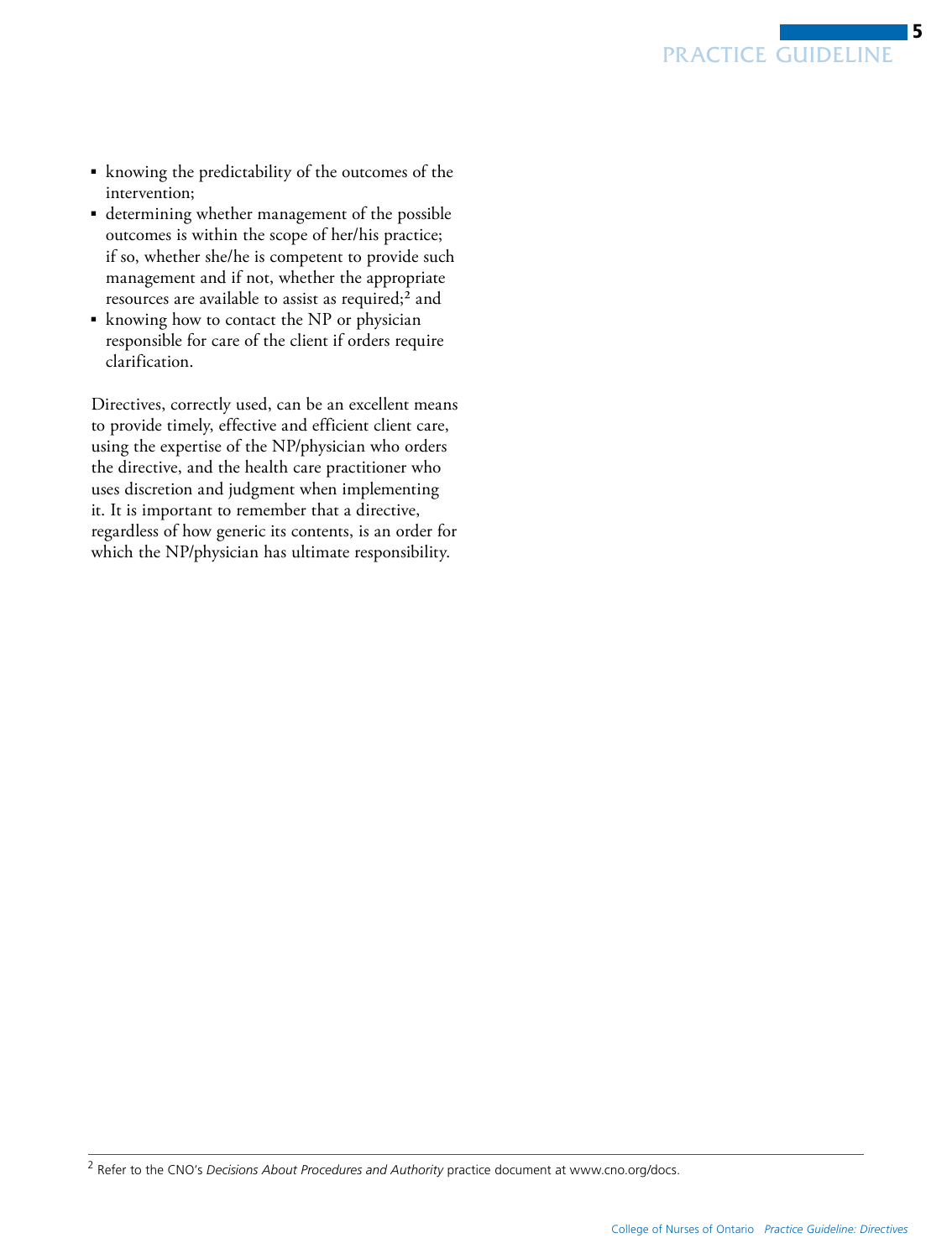

**Notes:**